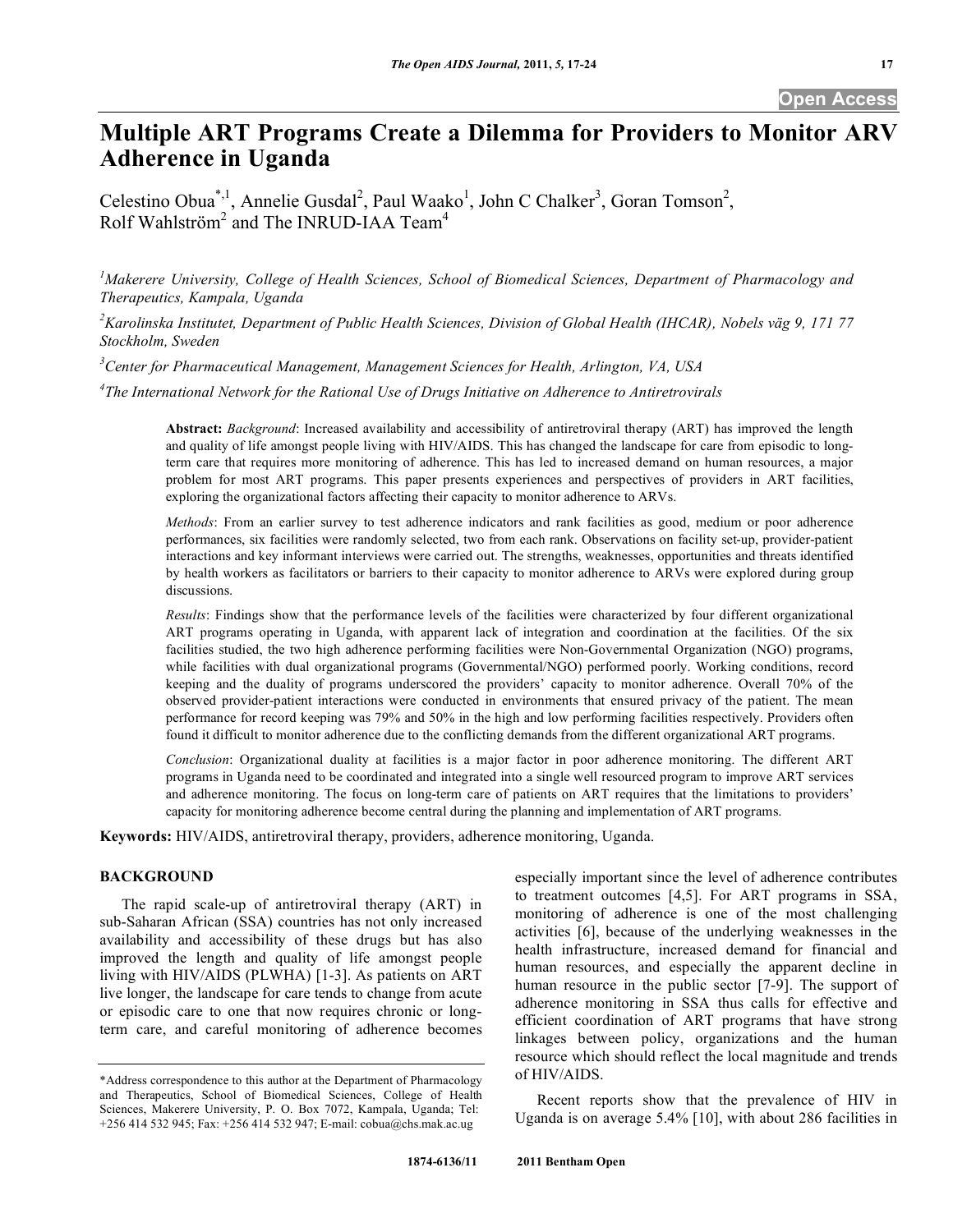both public and private sector providing ART to some 120,000 patients of the nearly 400,000 who were in need of therapy by 2007 [11]. These figures are likely to go upwards as the drive is to expand the provision of ARVs to lower level health facilities. It is likely that the available human resource will face challenges in coping with the burden of this expansion, especially to monitor adherence and assure the quality of care [12,13].

 The scale-up of ART in Uganda and other SSA countries has been successful largely because of massive efforts from international philanthropists and partners such as the GLOBAL FUND for AIDS, TB and Malaria (GFATM), the Presidential Emergency Plan for AIDS Relief (PEPFAR) and many local players from the public and private sectors. The one area that seems to have been inadequately addressed by these efforts is human resources [14]. Despite the concerted training of more health providers in HIV/AIDS clinical care provision, most public organizations have not been able to recruit and retain sufficient health workers, thus calling for innovations such as task shifting in order to cope with human resource demands. Task shifting in clinical care is the transfer or delegation of defined responsibilities to other providers usually from higher to lower cadres and sometimes to non-professionals [15,16]. Uganda is one of the SSA countries that has adopted task shifting as a means to mitigate deficiencies in human resource in the roll-out of ART programs, however task shifting is not without challenges for the organization as well as the health providers [10]. Experiences and perspectives of providers involved in these programs open opportunities to explore organizational factors from where new strategies could be formed [17], for effective ART adherence monitoring.

 It is known that low adherence and low retention of patients on ARVs are important predictors of poor treatment outcomes [18] and the extent to which organizational factors are responsible for these are important if interventions are to be planned. For the programs, the limited numbers of health workers hinder the capacity to monitor the adherence to ART, especially where health workers are not involved in policy making and only viewed as inputs necessary for effective ART programs [19]. From the providers' view point, these challenges can only be better understood when their perspectives regarding monitoring of adherence in ART programs are explored in the light of their day-to-day experiences, such as working in multiple ART programs [20]. This paper presents experiences and perspectives of providers in ART facilities, exploring the organizational factors affecting their capacity to monitor adherence to ARVs.

#### **METHODS**

#### **Study Sites and Study Design**

 This was a cross-sectional determinants study following an adherence indicators survey conducted in 20 facilities in both rural and urban settings of Uganda to determine the facility adherence performances, from which facilities were ranked either as high, medium or low adherence performance [21]. Three main adherence measures were considered before ranking; percentage of days covered by dispensed drugs over a 183-day period; average self reported adherence; and attendance to next appointment. The rankings were then based on overall mean score for all adherence and defaulting measures that scored from 1(high), 2(medium) to 3 (poor). In the original survey, four types of organizational systems were found operating in the facilities, distributed as shown in Table **1** with facility ranking. The survey showed that all facilities with mixed programs had poor adherence performance, and all purely Non-Governmental Organization/Not-For-Profit Organizations (NGO/NFPO) had high adherence performances, while most purely government program facilities had better (medium) adherence performance than the mixed programs (Table **1**).

 In the current study, six facilities, two from each performance level were randomly selected for in-depth study of organizational/provider determinants of monitoring adherence to ART, including governmental and nongovernmental facilities situated in rural and urban settings of the country. After randomization, the high performing facilities selected were NGO only programs, the medium performing facilities were Government (GOV) only programs, and the poor performing facilities had mix programs.

| <b>Facility</b>   | Organizational<br>Type/Program | <b>Adherence Performance Ranking</b> |               |      |  |
|-------------------|--------------------------------|--------------------------------------|---------------|------|--|
| <b>Type/Level</b> |                                | Low                                  | <b>Medium</b> | High |  |
| $RRH(n=5)$        | GOV                            |                                      | 2             |      |  |
|                   | Mix                            | 3                                    |               |      |  |
| $DH(n=7)$         | GOV                            | $\mathfrak{D}$                       | 4             |      |  |
|                   | Mix                            |                                      |               |      |  |
| $NGO(n=5)$        | <b>NFPO</b>                    |                                      |               | 5    |  |
| $PVT (n=2)$       | <b>FPO</b>                     |                                      |               |      |  |
| <b>Total</b>      |                                | 6                                    |               |      |  |

**Table 1. Number of Facilities Distributed on Organizational Type and Adherence Performance Ranking from ART Facility Survey in Uganda** 

GOV-Government, NGO—nongovernmental*,* RRH—Regional Referral Hospital*,*  DH—District Hospital, PVT-Private, NFPO-not for profit organization, FPO-for profit organization, Mix- GOV/NFPO.

#### **Study Population and Tools**

 Staff and in-charge managers at the selected facilities were interviewed. Sit-in observations of providers' interaction with patients aged 18 years or above who were on ART for at least six months were selected conveniently as they came for care. The data collection tools consisted of incharge and staff interview, facility and sit-in observation guides. These tools were designed as checklists with the focus on identifying strengths and weaknesses that have a bearing on adherence within the following areas in the facility: organizational structure, staffing, drug supply and dispensing, daily work load, laboratory resources and integration of services in the clinic. Interviews with incharge managers were performed in order to understand the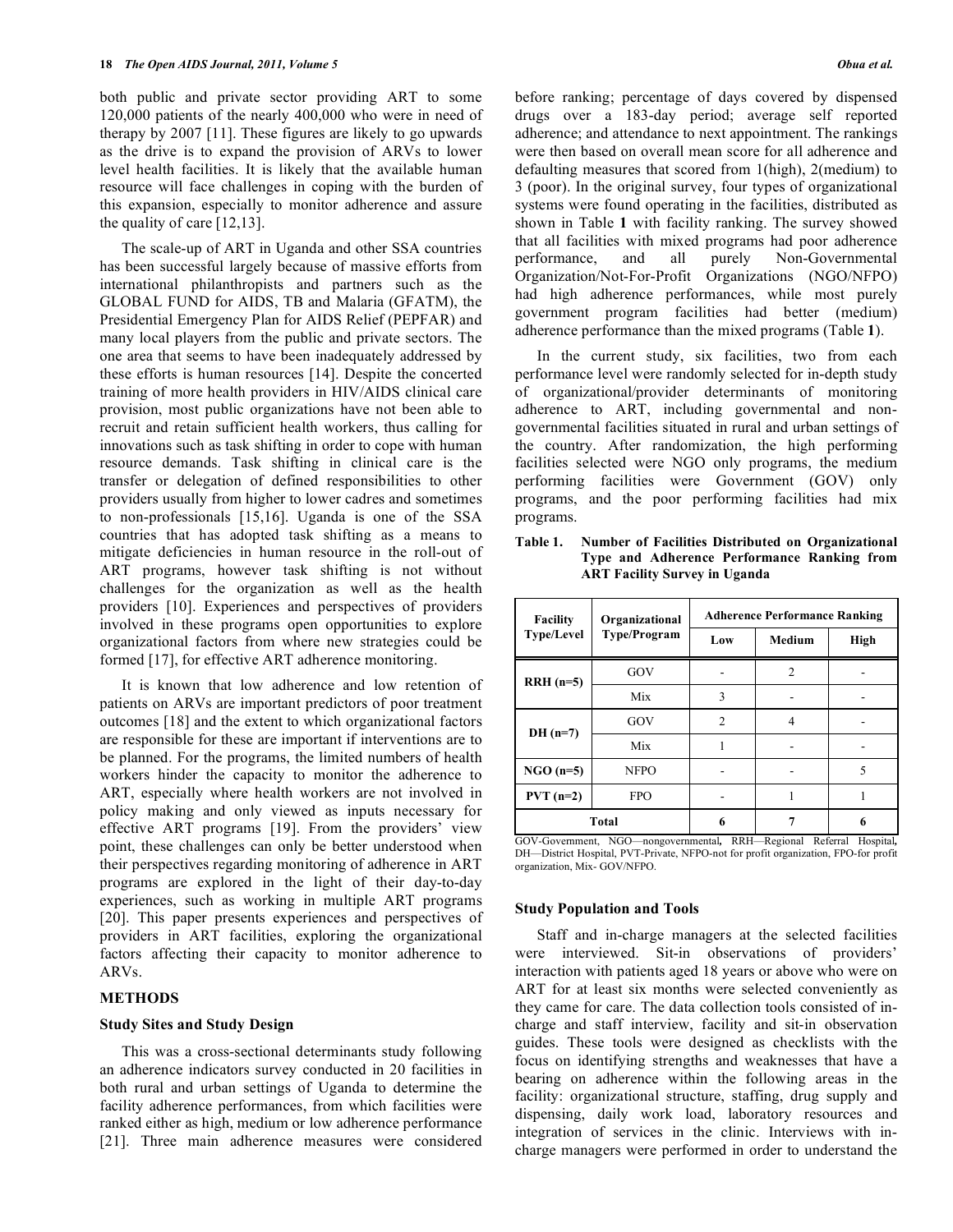work procedures and the dynamics of the ART program in the facilities.

 Sit-in observations were performed to observe the patient-provider interactions. A checklist was used to gather information on record keeping and content of information provided to patients; including details of physical examination, opportunistic infections (OIs) screening, adverse drug reactions (ADR), adherence monitoring and prescribing routines. The length of consultation and dispensing time were also noted. The sit-in observations provided an objective opportunity to observe the interaction in the patient-provider encounters, noting length of consultation, and if the environment was appropriate, correct information was given and whether certain encounter details were recorded. For this study, consultation time was defined as the duration from the moment the patient sat down for interactions with the provider until the patient was dismissed by the provider, while the dispensing time was defined as the time from when the dispenser called the patient to the dispensing window to be instructed and handed over their medicines to when the patient leaves the window.

 In the interviews, semi-structured questionnaires were used, including open-ended questions with suggested areas for probing. Information from the perspectives of the provider on the healthcare system, the role of the patient, staff, and community in supporting adherence and beliefs on both challenging and enabling factors were addressed. In addition, the impact of the healthcare systems and provider experiences were explored using strengths, weaknesses, opportunities and threats (SWOT) forms, that were used to identify each facility's internal factors (the facility's resources and capabilities) and external factors (circumstances in which the facility operates) in providing and monitoring adherence to ART.

# **Ethical Approval**

 Ethical approval for this study was given by the Makerere University Faculty of Medicine Research and Ethics Committee. Permission to conduct the study was granted by the Uganda National Council of Science and Technology and the Uganda National AIDS Control Program. All health providers in the facilities studied were informed of the study and those who were observed gave written consent. The patients were informed and gave group verbal consent for the observations of the interactions.

# **Data Collection and Analysis**

 In each facility, during the first day, SWOT forms were given to all staff by members of the study team. Providers were asked to identify the strengths, weaknesses, opportunities and threats to high quality service regarding ART adherence in their facility and note their reflections in the SWOT forms and return them to the team on the next day. This was then followed by SWOT group discussion with 6 – 8 staff members. The team leader presented an overview of the facility findings, the sit-in observations, and a summary of the SWOT materials filled in by staff. A discussion followed on the factors affecting monitoring of adherence at the facilities, including the possible and feasible

interventions or other remedial actions to overcome deficiencies in adherence performance. At all facilities, interviews and SWOT discussions were conducted in English and were audio recorded. The analysis of the qualitative data followed an inductive approach. Audio recordings were transcribed verbatim. These were then read thoroughly and minutely to allow conceptual clusters of ideas and patterns to emerge, which were manually organized into descriptive content areas with sublevels. For quantitative data, descriptive analysis was performed using SPSS version 12, and the results presented as frequencies or tabulated.

# **RESULTS**

# **Sit-In Observations of Patient-Provider Interactions**

 A total of 96 provider-patient interactions were observed, ranging from 14 to 21 per facility. Staff numbers were higher in the higher performing facilities than in the lower facilities, while the number of patients attending on a clinic day ranged from 31 to 267 (Table **2**). The providers included doctors, clinical officers and nurses among the prescribing team with higher staff to patient ratios in the higher performing facilities than in the lower performing ones. More than 2/3 (70%) of the patient-provider interactions were conducted in environments that ensured patient privacy within the facilities. The high performing facilities had better consultation environment compared to the low performing facilities. Most (76%) encounters lasted on average under 10 minutes, with 19% between  $10 - 15$  minutes, and only 5% lasting more than 15 minutes. There was a significant difference in mean consultation time between the high and the lower performing facilities (8.2±2.7 *vs* 6.4±2.4, t-test  $p=0.001$  at 95% CI 0.7 – 2.8). Most facilities had similar dispensing time except for one of the high adherence facilities that had nearly double length of dispensing time (Table **2**), however comparison of the overall mean dispensing time between the high and lower performing facilities  $(66.0\pm24.6 \text{ vs } 31.2\pm8.6)$  were significant (t-test p<0.001 at 95% CI 39.5 – 49.0).

# **Information Provision to Patients**

 Overall most encounters showed insufficiencies in the information given to the patients about HIV and ART regarding the importance of adherence, secondary prevention and about adverse drug reactions (ADRs) and OIs. It was further observed that provision of information in the areas studied was not clearly associated with facility performance in terms of ART adherence as the poor performance clinics provided information more often than the high performing clinics (Table **3**).

# **Interviews and Group Discussions**

 From the analysis of the interviews and SWOT discussions, three main themes emerged related to the impact of healthcare systems on the capacity of providers to monitor adherence to AR*Vs* The first theme describes providers' unstable working conditions; the second theme adresses the important role of records keeping in adherence monitoring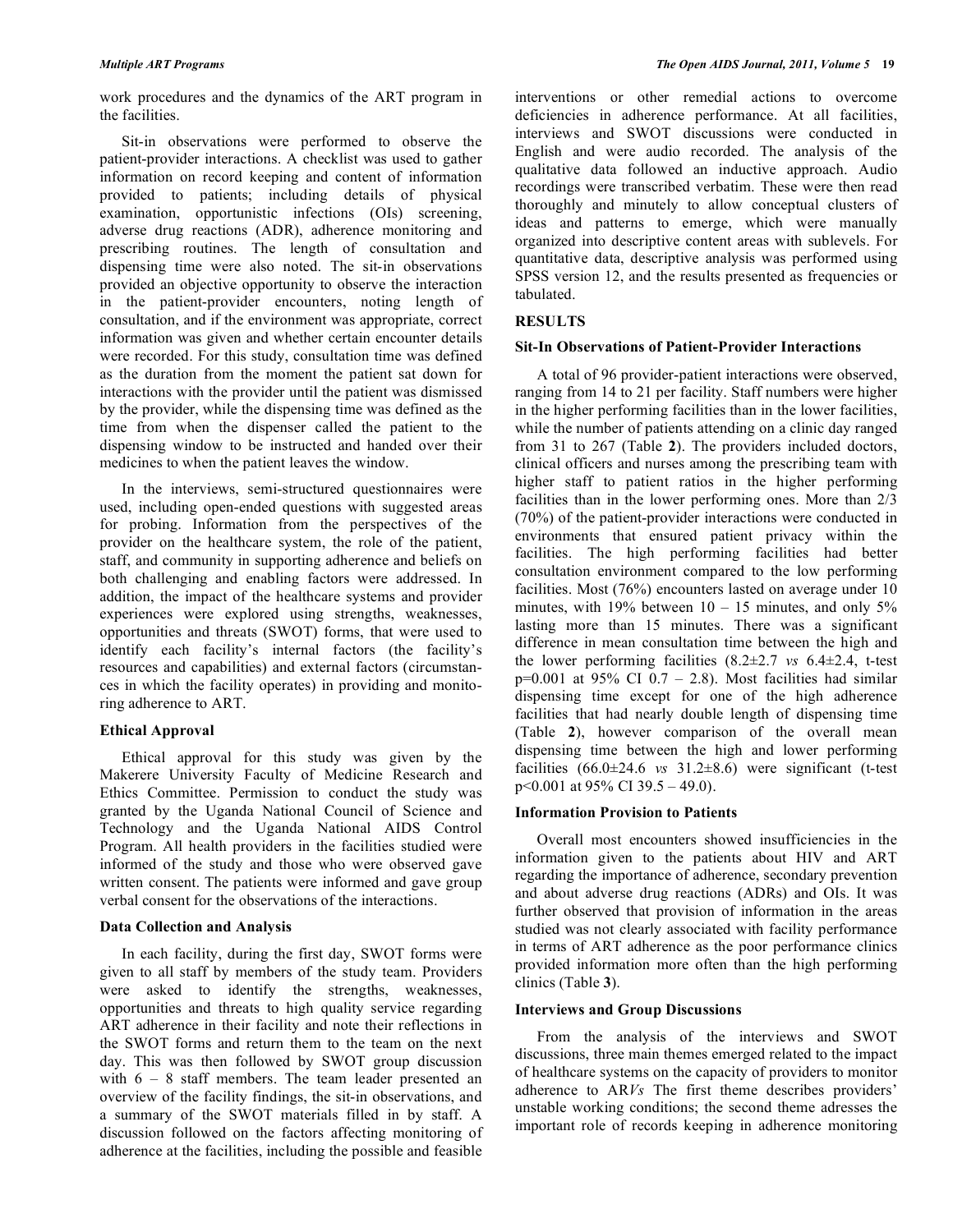| <b>Observed Characteristics</b>                   |                        | <b>High Adherence</b>     |                    | <b>Medium Adherence</b>    |                    | <b>Low Adherence</b>      |                    |
|---------------------------------------------------|------------------------|---------------------------|--------------------|----------------------------|--------------------|---------------------------|--------------------|
|                                                   |                        | <b>Facility1</b><br>(NGO) | Facility2<br>(NGO) | <b>Facility 1</b><br>(GOV) | Facility2<br>(GOV) | <b>Facility1</b><br>(Mix) | Facility2<br>(Mix) |
| <b>Staffing Situation</b>                         | Doctors                | 6                         | 1                  |                            | $\mathbf{0}$       | $\mathbf{0}$              | $\overline{2}$     |
|                                                   | Clinic Officer         | $\mathbf{0}$              |                    |                            |                    | 3                         | 1                  |
|                                                   | <b>Nurses</b>          | 9                         | $\overline{2}$     |                            |                    | 1                         | 5                  |
|                                                   | Counsellors/community  | 21                        | $\overline{4}$     | $\overline{2}$             | $\Omega$           | 1                         | $\theta$           |
|                                                   | Pharmacist/Technicians | 3                         | 3                  | $\theta$                   | $\Omega$           | $\theta$                  | 4                  |
|                                                   | Data Clerks            | $\overline{2}$            |                    | $\Omega$                   | $\mathbf{0}$       | $\mathbf{0}$              | 1                  |
|                                                   | Total staff at clinic  | 41                        | 12                 | 5                          | $\overline{2}$     | 5                         | 13                 |
| Number of patients attending per visit day        |                        | 201                       | 32                 | 102                        | 31                 | 267                       | 249                |
| Staff per patient visit                           |                        | 0.20                      | 0.37               | 0.05                       | 0.06               | 0.02                      | 0.05               |
| Number of Provider-patient interactions observed  |                        | 15                        | 19                 | 16                         | 16                 | 15                        | 15                 |
| Consultation time (average in minutes)            |                        | 8                         | 9                  | 6                          | 5                  | 6                         | $\overline{7}$     |
| Dispensing time (average in seconds) <sup>a</sup> |                        | 41                        | 90                 | 25                         | 30                 | 25                        | 45                 |
| Laboratory functionality                          |                        | Full                      | Full               | Partial                    | Partial            | Partial                   | Partial            |
| Number of opening days per week                   |                        | 5                         | 5                  |                            |                    | 3                         | 5                  |

**Table 2. Facility Observation on Staff, Provider-Patient Interactions and Other Functionality Parameters** 

a Dispenser-patient interaction time from when the patient is called to the dispensing counter to receive medicines to the time he leaves the counter.

#### **Table 3. Information Provided to Revisiting Patients from Sit-In Observations**

|                                                     | Number (%) of Consultations by Facility Ranking |                  |                  |               |  |
|-----------------------------------------------------|-------------------------------------------------|------------------|------------------|---------------|--|
| <b>Type of Information Provided</b>                 | Overall<br>$n=96$                               | High<br>$n = 34$ | Medium<br>$n=32$ | Low<br>$n=30$ |  |
| <b>General HIV information</b>                      | 4(4)                                            | 1(3)             | 0(0)             | 3(10)         |  |
| <b>Information on specific ART</b>                  | 5(5)                                            | 1(3)             | 0(0)             | 5(17)         |  |
| Information on importance of adherence              | 28(29)                                          | 15(44)           | 5(16)            | 8(27)         |  |
| Information on secondary prevention                 | 27(28)                                          | 13 (38)          | 7(22)            | 7(23)         |  |
| Information about the prescribed drugs              | 9(9)                                            | 3(9)             | 0(0)             | 6(20)         |  |
| <b>Enquiry about adverse drug reactions</b>         | 21(22)                                          | 7(21)            | 5(16)            | 9(30)         |  |
| Enquiry about opportunistic infections <sup>a</sup> | 58 (60)                                         | 29(85)           | 18 (56)          | 11(37)        |  |

a Opportunistic infections such as pnuemocystis carinii pneumonia and cryptoccocal meningitis.

and the third theme describes providers' perspectives on the quality of the health systems and duality of ART programs.

### *Organizational Systems and Working Conditions*

 Generally there were inadequate and/or unstable staffing situations in the facilities studied. In the case of high performing facilities this was due to the high turnover of staff and inability to retain them even though the facilities are able to recruit more staff. In the case of lower performing facilities, this was often due to a lack of dedicated staff for the ART clinics, as the clinics shared staff with other non-ART provision units. There were prolonged waiting times, patient congestion, and an inability to carry out activities and record parameters necessary to monitor adherence. In facilities where more than one system was managing ARV

provision (government and NGO) it was found that the provider often encountered difficulties in fulfilling the obligations of the different systems, such as the different formats of records required, ARV enrolment criteria, splitting patients in the different program regimens, and the different follow-up or patient tracking systems. Although facilities were open for as few as one day a week (in the low performing facilities) to five days a week (in the high performing facilities) as shown in Table **3**, it is difficult to test any correlation between the opening days with the adherence performance of the facilities due to the few number of facilities in the study.

 At facility level some of the major program challenges to effective adherence monitoring included: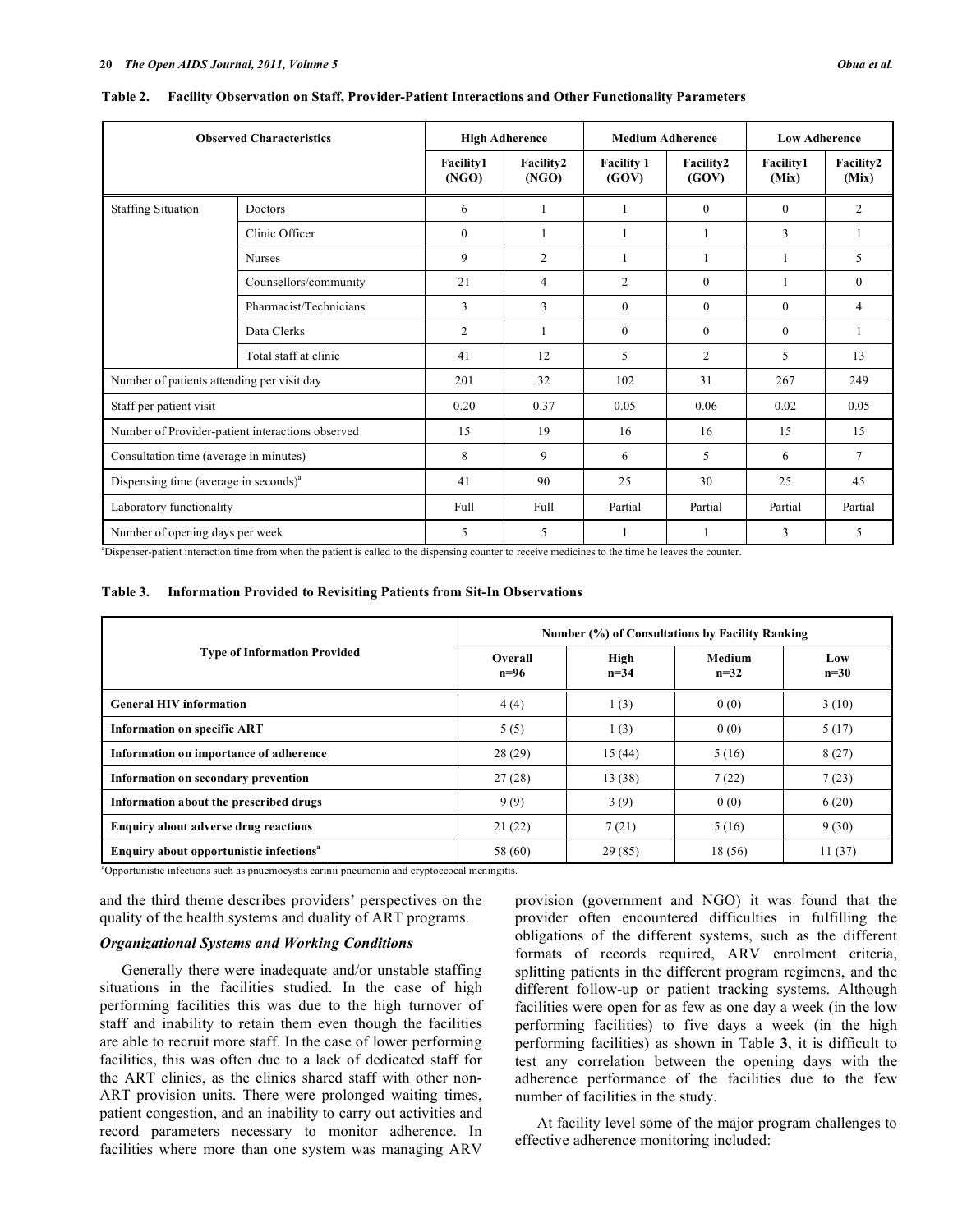- Poor/lack of laboratory service, especially the inability to perform CD4 tests was seen as a major hindrance to effective monitoring of adherence.
- Lack of OI drugs frequent stock-outs of OI drugs increases the cost of adherence as patients are forced return to the clinics many times.
- Few staff and heavy patient load, inadequate remuneration and high staff turnover all negatively influence the quality services including adherence counselling and monitoring.

 All facilities were severely understaffed and the attrition rate was particularly high among doctors, where flexibility in function, rotation of staff between different departments, and task shifting was used as the main tool to bridge the human resource gaps in the facilities.

> *Given the limited numbers of doctors, many of our nurses here are prescribing medicines and they are doing it very well* [In-charge manager, NGO].

 However, task shifting often constrained the already overworked providers and, together with negative perceptions of the ART unit, providers were often unwilling to fulfil the tasks they had been assigned. The availability of providers to meet patients' demands was however critical. Providers were seriously concerned about the current patient load and the increase in the number of patients, which could not be stopped, while the number of health care providers remained the same or even decreased affecting their ability to monitor adherence.

> *…because of the workload when it gets to around 2:00 pm people who started by singing adherence in a vibrant manner start losing interest to talk about the same because they are already worn out; and in the long run we lose the touch of adherence*. [In-charge manager, GOV/NGO].

 Furthermore, the role of providers went beyond providing medications only. Providers also acted as educators and trainers of professional counsellors, peer counsellors, community based volunteers and the general public. They however decried their own lack of training in adherence monitoring.

> *We have never gone for the training and we don't know whether what we are doing is right* [Clinical officer, GOV].

 The flipside of training providers in adherence support was that they became more "marketable" for other more financially attractive organizations to employ them, referred to as "internal brain-drain".

> *…..there is a problem that the attrition rate, is too high especially when it comes to clinicians. We send them for further training. So after training of course they become more marketable and of course there are many*

*organisations that are ready to employ them* [In-charge manager, NGO].

# *Record Keeping as an Important Issue in Adherence Monitoring*

 A well-organized record keeping system distinguished the higher from the lower performing facilities. It was observed that high performing facilities had well organized patient tracking and record systems, often with trained records assistants in place. During patient-provider interactions, providers in high performing facilities recorded the date of the visit, the date of next the visit, the drugs and the number of medication days prescribed more frequently compared to the low performing. The mean performance for recording was significantly better in the high performing (78.7±39.1%) compared to the low performing facilities  $(50.3\pm42.4\%)$  with t-test for equality of means giving  $p=0.01$ at 95%CI of 6.89 – 50.05. Information regarding the patients' current symptoms, laboratory examination results, physical examinations and results of clinical examinations were often not recorded in lower performing facilities. Only having an attendance record, often taken by volunteers, did not indicate what the person had come to do at the clinic.

> *…but you see, when you have semi-skilled manpower you have to talk over this issue (records keeping) with a lot of push ………. So by that I say that the semi-skilled people (volunteers) sometimes don't know the importance of what you wanted. Yet if you talked to somebody who understands what data implies it would certainly be easy* [Incharge manager, GOV/NGO].

 In all facilities the tool frequently used to capture patient record was the "blue card", the patients' ART comprehensive care card, considered to capture most data important for care and adherence monitoring. In lower performing facilities missing records were often noticed. In facilities with dual programs, proper record keeping was poor due to the complexity of the different record systems that the providers had to cope with, and this was further compounded by provider shortage.

> *Because of the poor staffing, poor recording goes on…. to explain why at times certain things go on, because you are the same person doing this and doing the other, some things may skip your mind* [In-charge manager, GOV/NGO].

# *Providers' Perspectives on the Organisation and Duality of ART Programs*

 The interviews and discussions paint a picture of many serious constraints, sometimes made worse by the fact that multiple programs ran concurrently. The providers believed there was no integration or coordination of the various programs they implemented in the facilities. Even the drugs were differently sourced. Running parallel NGO/NFPO and Government funded programs within the same facilities presented system conflicts. These dual programs proved disadvantageous to providers and often portraying providers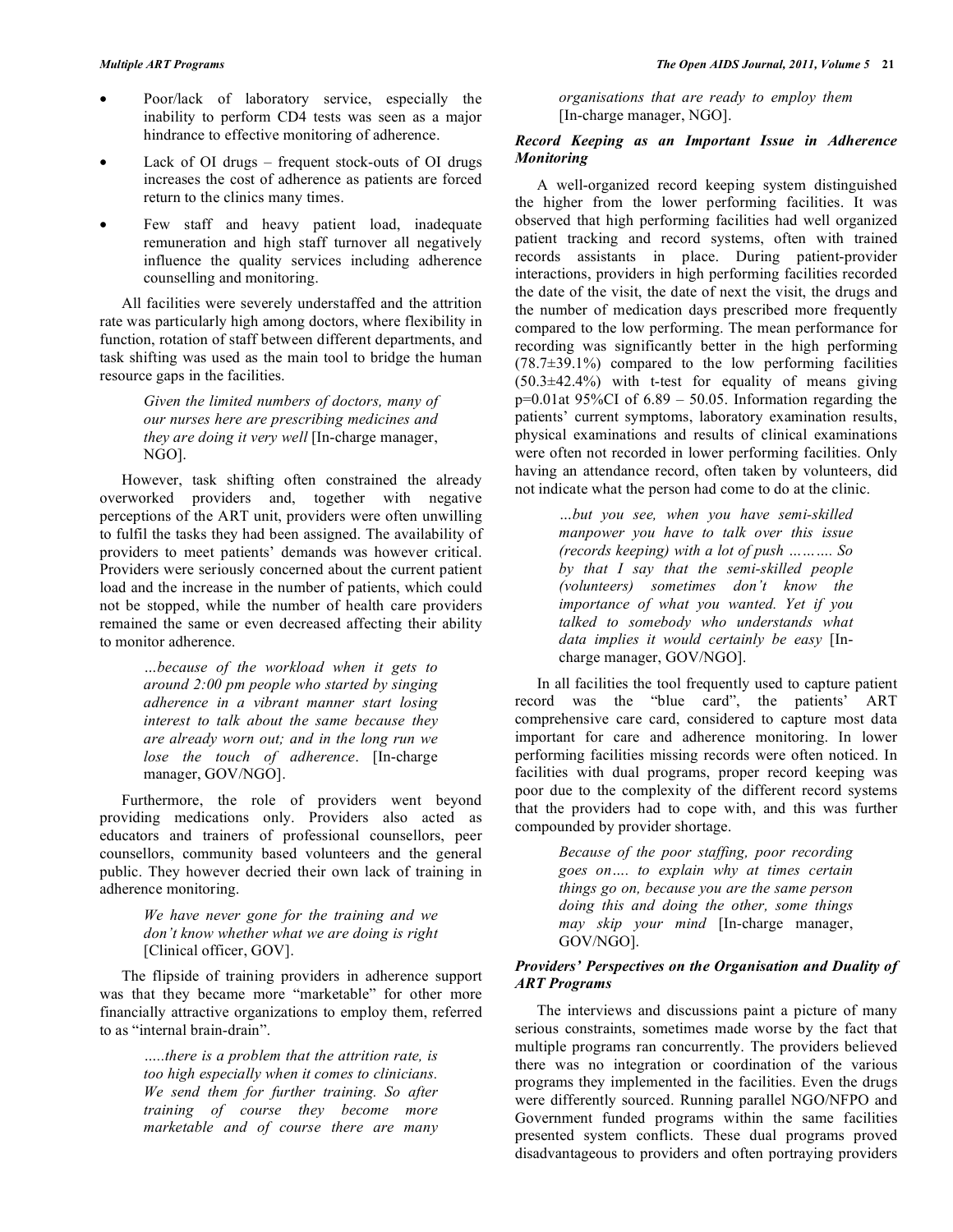negatively in the eyes of patients as providers have to select patients to fit into the different programs.

 Of all the barriers identified by the providers, drug shortages and stock outs were the most frustrating. Providers advised their patients to take medications daily for life without missing out on doses but when patients came to collect their medication there may be none to offer. The situation is more complex where drugs are available for one program (NGO) and lacking for the other program (GOV) in a facility with dual programs. Failure to provide medications due to stock out greatly complicated adherence monitoring.

> *Sometimes, we have drug stock outs. This is a big problem and a big challenge affecting the clinic. We tell the patients that once you begin on drugs you take them for life yet they come and we tell them that we have no drugs. This is to them almost sending them to go and die. We don't know what to do*… [Clinical officer, GOV].

 Recurring shortages of ARVs and OI drugs often lead to borrowing/lending of drugs, substitution of regimens, and sometimes giving drugs for shorter intervals, say for 2 weeks, even to "stable" patients who normally would have returned to the clinic after one month or longer. In the facilities with dual programs, providers explained that the reasons for the short supplies were partly due to the donors' restrictions on the number of patients to treat and yet more patients may qualify for therapy in the Gov program. The other reasons were usually miscommunication and bottlenecks in supply logistic as drugs were distributed from several different donors and procurement chains.

> *…we used to make requisition but then we found there were no drugs in stock. I think there was a problem somewhere. The other time they (Ministry of Health) said the drugs have come but they had not yet. Something had not been done so they could not give them to us. ..like there was a logistic problem somewhere* [In-charge Manager, GOV].

#### *Laboratories in Adherence Monitoring*

 Providers viewed the functionality of laboratories as important to proper adherence monitoring within the programs. While facilities had laboratory technicians, these were trained only on how to use the equipments but not on maintenance or servicing. The facilities most often did not know whom to report laboratory difficulties to, and confusion regarding the responsibility for the services was evident. None the six facilities performed viral load tests, while CD4 testing were only performed in NGO/NFPO facilities, and in mixed facilities this was only offered to patients enrolled on the NGO programs, making the services and monitoring adherence at these facilities inadequate. Providers at all government facilities had to rely on their clinical assessment in the initiation of therapy and adherence monitoring.

> *The lab ….can't do for me the viral load, which we are interested in, they can't do for*

## **DISCUSSION**

 In exploring the functionality of organizational systems in ART facilities and the perspectives of health workers regarding adherence monitoring in ART programs in Uganda, it emerged that both internal and external factors were responsible for the level of adherence monitoring. The organizational systems operating in various facilities majorly contributed to these factors. In monitoring of adherence, the high performing facilities were all found to be purely NGO/NFPO, while the purely GOV programs had medium performance and the poor performing facilities had mixed (dual) GOV/NGO programs. This indicated that whenever there was a mix in the organizational systems at the facilities, adherence performances were not optimal. The entry of NGO programs into HIV/AIDS care and service improved access to ARVs low income countries such as Uganda. A study that looked at the coordination of health sector aid in Zambia showed that while aid support to HIV/AIDS increased, integration of partners at delivery points was lacking [22]. The health workers are then presented with difficulties in carrying out routine activities such as having to make decisions on which patients to recruit in a program, how to keep dual record systems, let alone monitor the patients as often staffing levels do not change [13].

 Where there was duality of programs at a facility, it was found that the capacity of health providers to perform optimally was adversely affected. This was associated with poor rankings of such facilities. The multiplicity of requirements in the dual programs challenges the providers with the dilemma of fulfilling the competing demands. While the NGO programs may have been introduced at the GOV facilities to support the government efforts in scaling up the delivery of ARVs, it is possible that the provider capacity to handle the dual programs may not have been taken into account [19]. Secondly the lack of coordination and systematic integration at delivery points has also proved to be an important weakness in these mixed programs [22]. A study that compared three different delivery systems at facility level in Uganda also found that lack of collaboration between the systems was the main challenge to effective ART delivery in the programs [20]. In the present study, providers generally found it difficult to perform the different tasks simultaneously, and at times this was simply impossible. It is therefore imperative that the dual programs undergo complete integration so that they are presented at the facilities as one program, making it easy for the few staff at the facilities to deliver services such as giving longer consultation time, providing better information, counselling and record keeping, which are key components for adherence monitoring [23].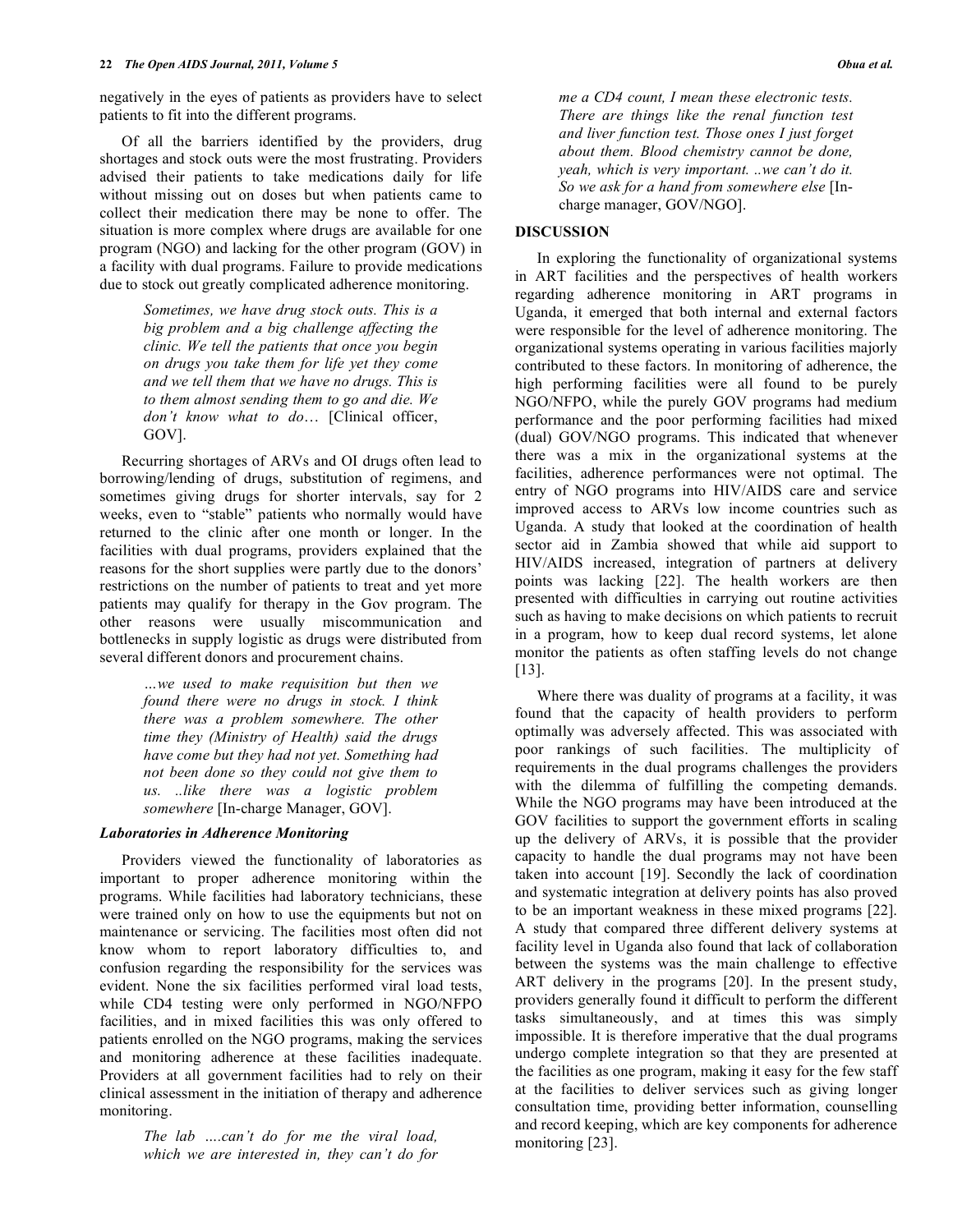Health providers are important partners in the health systems or organizations [19]. As such, their perspectives on what is important in the implementation of the programs at the facility level should be understood and addressed. Each provider can only do so much at a time, hence even when they are expected to diversify roles during task shifting the attendant limitations should be recognized. To ensure quality services, a systematic and well targeted approach to task shifting is a requirement [15]. In this study, task shifting was found to be spontaneous in response to the lack of clinic dedicated staff, as this only served to bridge the immediate man-power gaps, hence performance did not necessarily improve. This is perhaps why GOV and the mixed program facilities in the present study were found to have performed less than optimally despite the task shifting [12,13].

 Staff training is important for performance improvement, but numbers are also important. Providers indicated that while they would like specific training, more staff should be employed and these should be dedicated to ART clinics. Where this occurred, especially in NGO program facilities, performance in adherence monitoring was often better. In most GOV and Mixed programs, lack of trained dedicated ART clinic staff and inability to adequately interact with patients was perceived as contributing to their incapacity to monitor adherence optimally. Similarly, in a meta-analysis that compared adherence to ART in SSA and North America, it was found that monitoring adherence was inadequate due to multiple program factors especially poor provider interaction with patients [24].

 While adherence to ART is often the responsibility of the patient [25], the role of providers in ensuring this often goes beyond providing medications only. In the present study, providers performed other functions including being educators to patients and other staff. If monitoring of adherence is to be carried out optimally, program planning must therefore include provision for adequate staff recruitment, retraining and retention. In this study, providers agreed that their performance in monitoring adherence was often poor because the health system planners appeared not to have taken into account the need to recruit and retain staff at the facilities. The frequent internal brain drain occurs due to the fact the there is a proliferation of NGO programs which all require trained staff. These compete by hiking remunerations to attract the already trained staff from other programs. The apparent brain drain is not without some positive effects, as at the wider health systems level it helps to retain trained health workers within the health system in the country [26], as opposed to the external brain drain that has destabilized the SSA health systems. If NGO ART programs were integrated into the GOV programs there would be more stability in staffing and minimal staff turnover. While the many ART programs may improve the number of patients with access to ARVs, there is usually no proportional increase in health workers, and failure to take into account what it would take to monitor adherence to the medications in the long run is a disservice to the patients [27].

 In this study it was observed that diagnosis and follow-up of patient progress is mainly based on clinical assessment. While this is a useful for diagnosis and assessment for initiation of therapy, most typical clinical features change once patients have been on therapy for some period. This makes clinical assessment unreliable for monitoring of adherence. The present study showed that facilities with lower adherence monitoring did not routinely use other assessment methods, such as CD4 tests, to monitor adherence and inability to perform laboratory tests in monitoring ART is a frequent limitation in most SSA ART program [28].

 Providers often feel wrongly vilified for external system problems over which they have no control, such as drug and staff shortages, non-functional laboratories, and parallel programs which seem to bring discontent among the patient communities. Having to turn patients back due to lack of drugs is as painful to the providers as it is to the patients and so, they feel deflated and discouraged, hence the desire to seek for transfer to better performing organizations. The number of providers required for optimal services and adherence monitoring is projected to double yearly for the next decade [29]. This is a real dilemma that threatens the successes in scale-up of ART programs [30]. In this study the single program facilities had a four to ten times better staffing ratio, with better adherence monitoring, further emphasizing the need for optimizing the number of providers at the facilities.

 However whether providers are completely free of blame for systems failures or whether reorganization of programs by centrally coordinating them into a single integrated program will indeed improve services and adherence monitoring are issues that will require a wider study that should involve policy level down to the facilities, the providers inclusive.

#### **CONCLUSIONS**

 Organizational duality at facilities is a major factor in poor adherence monitoring. The different ART programs in Uganda need to be coordinated and integrated into a single well resourced program to improved ART services and adherence monitoring. The focus on long-term care of patients on ART requires that the limitations to provider capacity for monitoring adherence become central during the planning and implementation of ART programs.

## **COMPETING INTERESTS**

 The authors declare no competing interests. This work was made possible through support by the Swedish International Development Cooperation Agency, under the terms of contribution 72300310, the World Health Organization under an Agreement for Performance of Work: OD-AP-07-00516 and by the Rational Pharmaceutical Management Plus Program, which is funded by the U.S. Agency for International Development, under the terms of Cooperative Agreement number HRN-A-00-00-00016-00. The opinions expressed herein are those of the author(s) and do not necessarily reflect the views of the Swedish International Development Cooperation Agency, the World